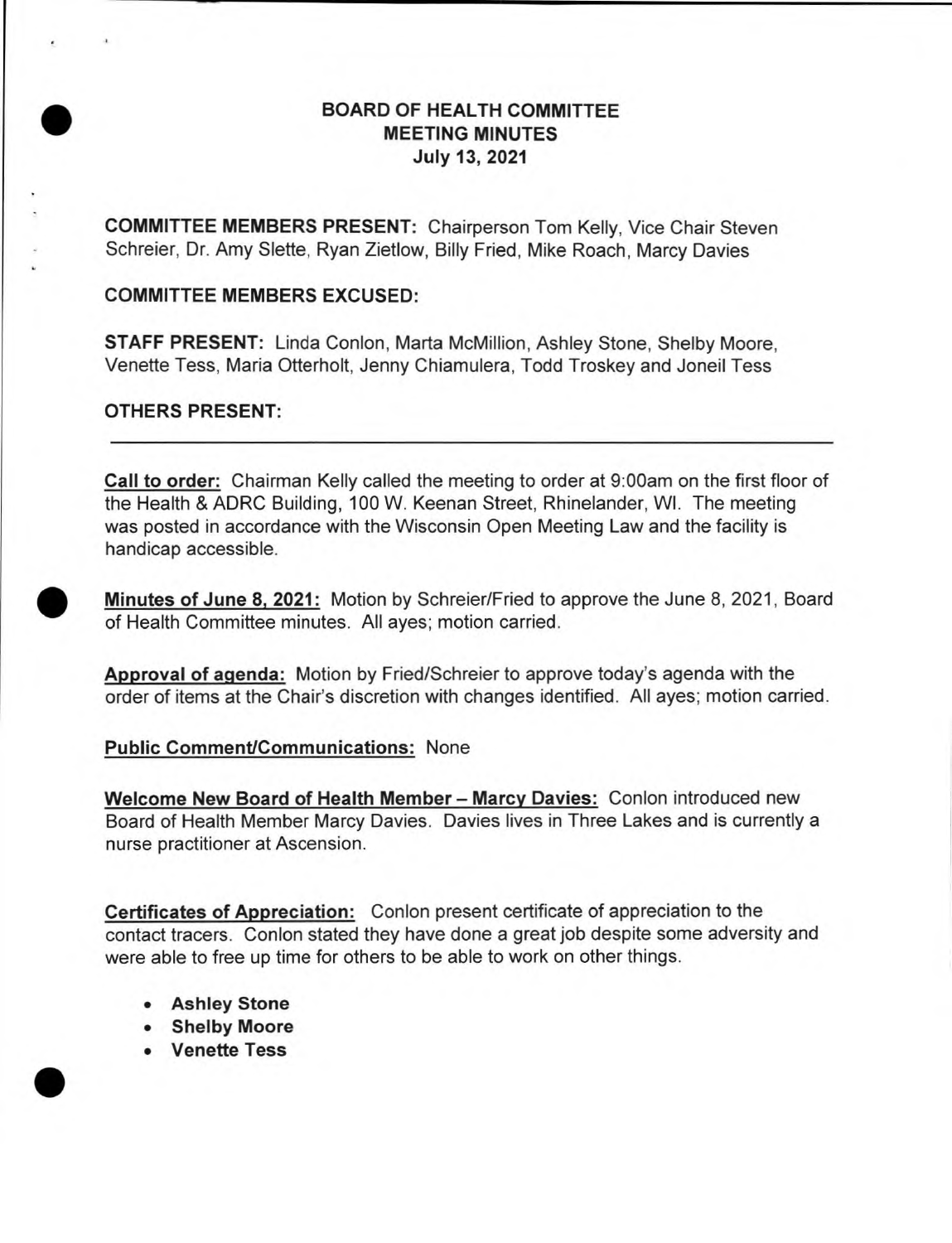### **Work Anniversary:**

**• Todd Troskey — 20 years (6/4/2001) —** Conlon presented Troskey with a certificate and thanked Troskey for 20 years of service with Oneida County. The first four years were with Planning and Zoning and the last 16 years are with Health Department.

•

•

•

**Sanitarian Update — Todd Troskey:** Troskey presented the board with two updates.

First, Oneida County Health Department (OCHD) finished up with Country Fest inspections. Troskey stated it went well with no issues they had to focus on.

Second, the Planning and Development Department is hiring a company to find which tourist rooming house (TRH) facilities that are not licensed. Once identified, OCHD will need to be involved with Planning and Development to license the facilities. Discussion followed.

**Youth Behavior Risk Survey Presentation:** Otterholt and Chiamulera presented slide show regarding the Youth Behavior Risk Survey (YRBS).

**2022 LTE Requests:** Conlon presented and reviewed annual LTE requests. All positions are grant and revenue funded. Motion by Fried/Schreier to approve the fully grant dollar and revenue positions for LTE unless grant dollars go away. All ayes: motion carried.

**Public Health Worker Mental Health Report:** Conlon and McMillion shared slide show from April 2021 national survey taken by public health workers and reviewed the results. Discussion followed.

**Health Hazard Update:** McMillion stated in this last month there are three new health hazards. There are ten cases posted unfit for human habitation. Conlon reviewed health hazard process. Discussion followed.

**PH Budget for Advertising and Incentives for Vaccinations:** Schreier asked if there is an opportunity to use the ARPA dollars for advertising and incentivizing individuals to get the COVID-19 vaccine. Discussion followed.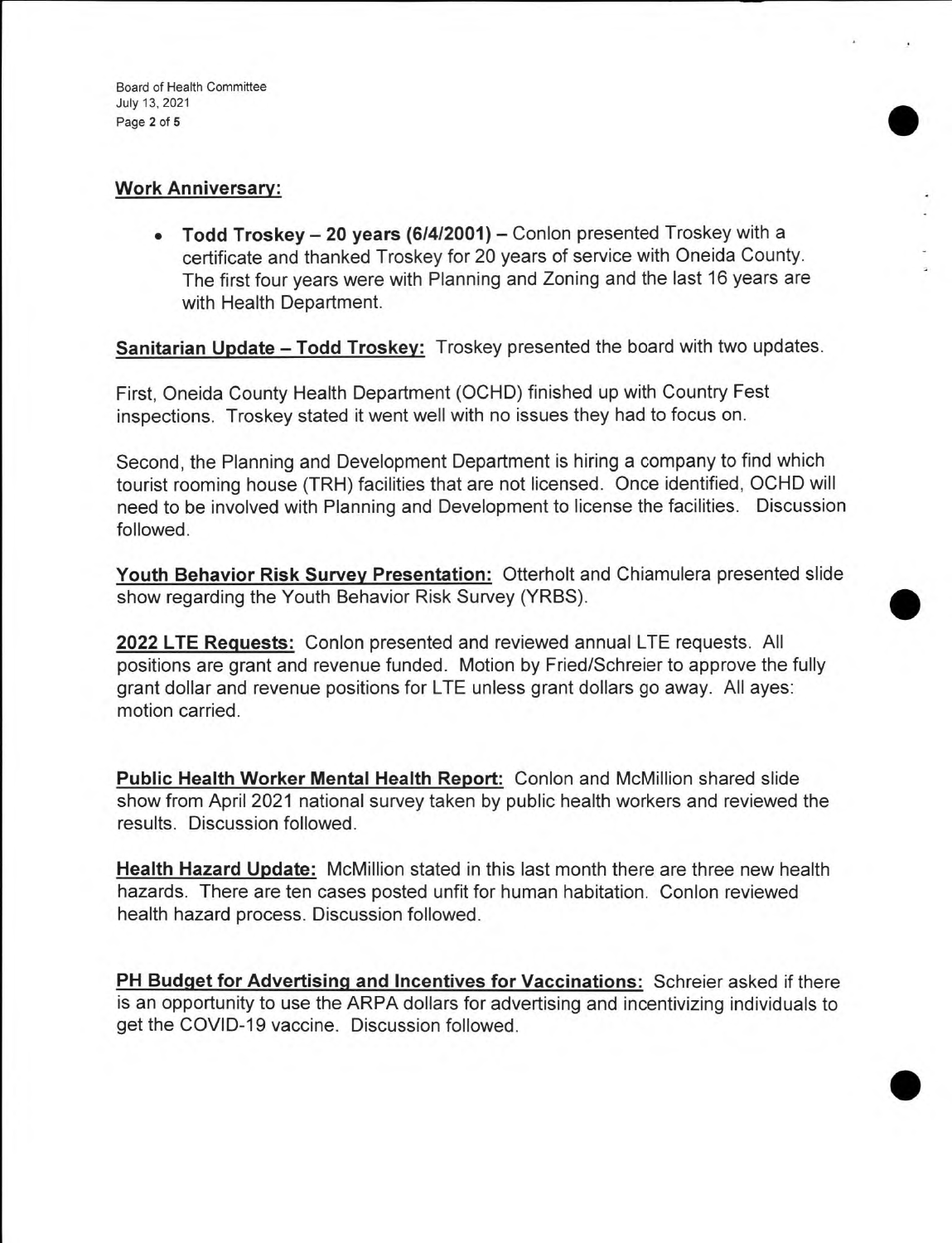$\begin{pmatrix} 1 \\ 1 \\ 0 \\ 0 \\ 0 \end{pmatrix}$ 

#### Board of Health Committee July 13, 2021 Page 3 of 5

## **Monthly Updates:**

Communicable Diseases (6/1/21-6/30/21): Conlon reviewed and discussion followed.

| <b>Disease</b>                                                            | <b>Closed</b>  | <b>Closed and</b><br><b>Confirmed/Probable</b> |
|---------------------------------------------------------------------------|----------------|------------------------------------------------|
| Anaplasmosis, A. phagocytophilum                                          | 5              | 4                                              |
| Arboviral Illness, Jamestown Canyon                                       | 1              | 0                                              |
| Carbapenemase Producing Carbapenem-<br>Resistant Enterobacteriaceae (CRE) | 1              | 1                                              |
| Chlamydia Trachomatis Infection                                           | 3              | 3                                              |
| Coronavirus, Novel 2019 (COVID-19)                                        | 1778           | 187                                            |
| Coronavirus, Novel 2019 (COVID-19)<br>Reinfection Investigation           | 3              | 0                                              |
| Giardiasis                                                                | 1              | 1                                              |
| Gonorrhea                                                                 | 2              | 0                                              |
| Hepatitis B, Chronic                                                      | 1              | 1                                              |
| <b>Hepatitis C</b>                                                        | 2              | 2                                              |
| Hepatitis C, Chronic                                                      | 5              | 2                                              |
| Lyme Disease (B.Burgdorferi)                                              | 5              | 5                                              |
| Non TB Mycobacterial Disease                                              | 1              | 1                                              |
| Pertussis (Whooping Cough)                                                | $\overline{2}$ | 0                                              |
| Shigellosis                                                               | 1              | 0                                              |
| Streptococcal Disease, Invasive Group A                                   | 1              | 1                                              |
| Streptococcal Disease, Invasive Group B                                   | 1              | 0                                              |
| Vibriosis, Non Cholera                                                    | 1              | 0                                              |

• Coronavirus (COVID-19) — Data / Vaccine: McMillion summarized COVID-19 data dashboard.

Coronavirus (COVID-19) - Schools: OCHD will begin to meet again with schools starting Monday, July 19, 2021.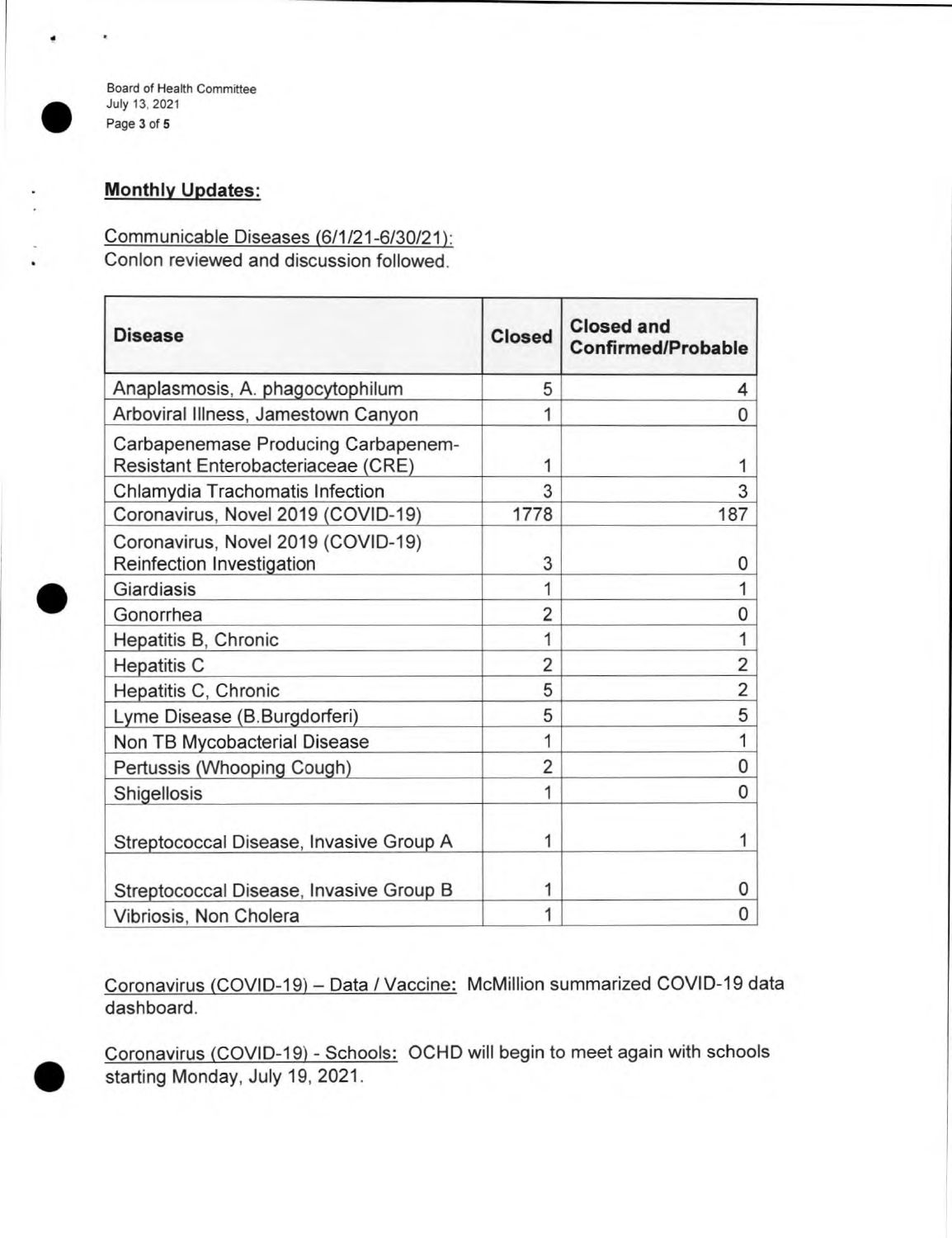Board of Health Committee July 13, 2021 Page **4** of **5** 

Outreach/Communication Report (6/5/21-7/9/21): McMillion shared the outreach report and discussion followed. •<br>●

•

•

| Facebook               | 104 |
|------------------------|-----|
| <b>Press Release</b>   | 3   |
| Presentation           |     |
| <b>Board of Health</b> |     |
| Interview              | 2   |
| <b>Health Fair</b>     |     |
| School                 |     |
| <b>Lobby Slides</b>    |     |
| <b>Mailings</b>        |     |
| Phone Outreach         |     |
| <b>Newsletter</b>      |     |
| <b>Total</b>           |     |

Facebook Reporting (6/5/21-7/9/21):

McMillion shared Facebook report and discussion followed.

| Posts                                      | 104                                                                                                              |
|--------------------------------------------|------------------------------------------------------------------------------------------------------------------|
| <b>Total Reach</b>                         | 86,528                                                                                                           |
| Average Reach per Post                     | 832                                                                                                              |
| Total Engagement (Likes, shares, comments) | 3,134                                                                                                            |
| Average Engagement per post                | 30                                                                                                               |
| Boosts during timeframe                    |                                                                                                                  |
| Post with largest reach                    | Blue-green algae can cause<br>sickness in people and pets, but<br>do you know how to spot it?;<br>reach 11,256   |
| Post with most engagement                  | Blue-green algae can cause<br>sickness in people and pets, but<br>do you know how to spot it?;<br>engagement 907 |
| New Page Likes                             | 5                                                                                                                |
| <b>Total Page Likes</b>                    | 3,885                                                                                                            |
| New Page Followers                         | 132                                                                                                              |
| <b>Total Page Followers</b>                | 5,024                                                                                                            |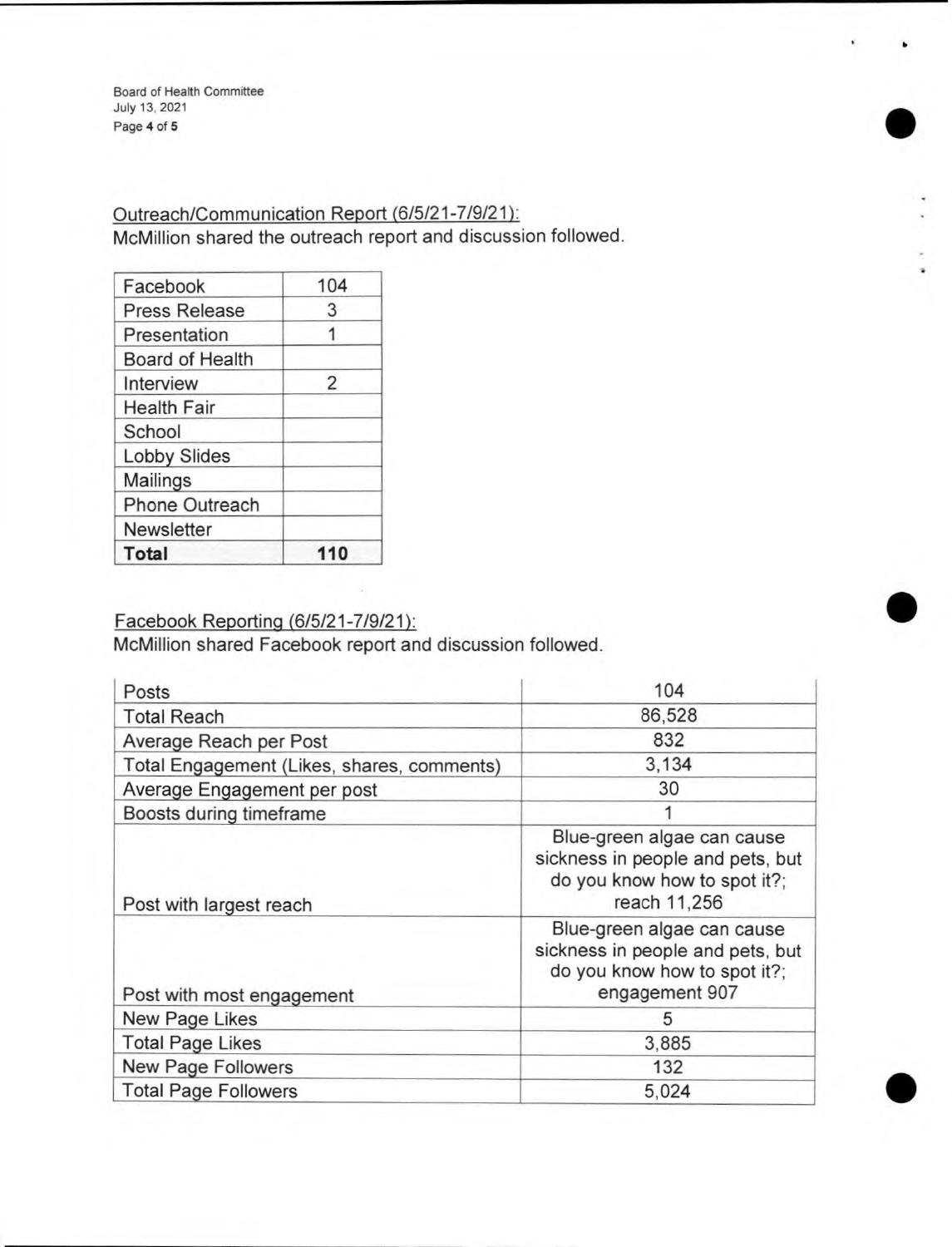

•

•

•

• Board of Health Committee<br>
July 13, 2021<br>
Page 5 of 5 July 13, 2021 Page **5** of **5** 

> **Vouchers, purchase orders and line item transfers:** Conlon discussed the purchase orders, vouchers and line item transfers in detail. Motion by Schreier/Kelly to accept the purchase orders, vouchers and line item transfers as presented. All ayes; motion carried.

**Agenda items for next meeting:** August 10, 2021; Vehicle Fleets

**Public comment/communications:** None

Committee Chairman or Designee Committee Secretary

Joneil Tess